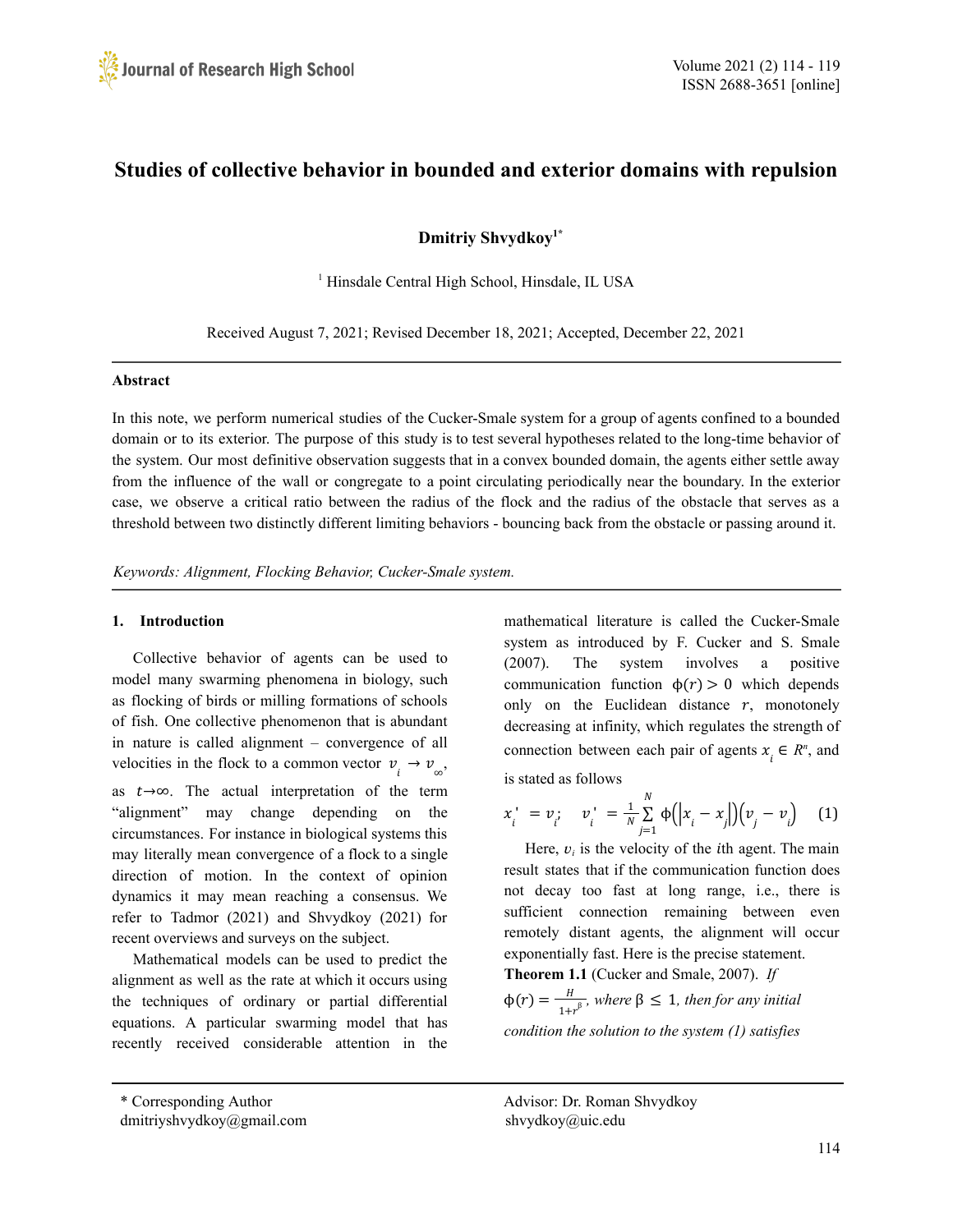$$
\max_{i} |v_{i} - v_{\infty}| \leq Ce^{-\delta t}
$$

*where*  $C, \delta > 0$  *depend only on the kernel and the initial condition.*

Much analysis of this original system or systems with various interaction forces was focused on the case when the flock environment is an open space or periodic torus *T n* . In other words, an environment without boundaries. The main objective of this note is to address the situation when the environment does have boundaries. In particular, we focus on two complementary scenarios: the flock is confined into a bounded region (interior problem) or is located in an open space with obstacles (exterior problem). The motivation for such study comes from an attempt to place the system (1) in a more realistic setting where various obstacles or boundaries are unavoidable. In this situation the swarm is confronted not only with the alignment forces but also the forces that keep agents from colliding with the walls. The basic question we ask is does the flock still reach a collective outcome in presence of boundaries? And what that collective outcome might look like?

Previous research on this problem is scarce. The work of Shu and Tadmor (2020) addresses a somewhat similar situation when the flock is being confined to a bounded region with strong attractive forces, but with no boundaries involved. Here the collective outcome is described by a limiting condition in which the flock aggregates around a pair of phase variables (x,v) satisfying the harmonic oscillator equation

 $x' = v; v' = -x.$ 

The work of Bae et. al. (2019) studies the case of a cylindrical domain with specular boundary conditions (perfect reflection). In this situation the flock aggregates near the boundary and with an additional push force along the cylinder does align parallel to the cylinder. The agents of the flock are allowed to collide with the walls in this model.

We will study the situation when the agents are perceptive enough to avoid collisions. To achieve this effect wall interactions will be modeled through a strong repulsive force. We will be interested in testing computationally several conjectures related to the possible collective behavior in these physically reasonable settings. Our findings show that generally in the case of a bounded domain the limiting behavior of a flock depends on whether the domain is convex or not. In the convex case the flock either stalls in the interior away from the boundaries or aggregates to a common position and velocity and behave like a single particle circling around the boundary, somewhat similar to the open space confinement situation of Shu and Tadmor (2020). In a non-convex domain, the system exhibits a much more complicated behavior and may settle on chaotic billiard-like dynamics. Lastly, in the case of the exterior problem, we find that the flock can either bounce back from the boundary, stall near the boundary, or circumvent the boundary and pass the obstacle. These scenarios depend on the ratio between the initial radius of the flock and radius of the obstacle (ball in our case) under a fixed initial velocity. We will find that ratio to be approximately 7. 5.

These and other observations will be detailed in the forthcoming sections. We finish the introduction by introducing precisely the model we are studying.

Let us describe the repulsive force first. It will have a common structure regardless of the situation we consider. The repulsion force starts at zero within one unit length from the boundary, then intensifies and approaches infinity as the agent position closes into the boundary. Otherwise, the force remains smooth and differentiable away from the boundary. This force is the gradient of a potential defined below, where  $r$  is the distance from the boundary,

$$
U(r) = \frac{(r-1)^2}{r}, \text{ if } 0 < r < 1
$$
\n
$$
U(r) = 0, \quad \text{ if } r \ge 1.
$$

So, for each agent  $x$  the actual force acting on it is defined as follows

$$
F(x) = - \nabla_x V, \quad V(x) = U(dist\{x, \partial\Omega\}).
$$

The agents will also have an alignment force as in the classical Cucker-Smale system, that gets weaker as the agents are farther away from each other:

$$
\Phi = \frac{1}{1+r}.
$$

Note that this is the weakest kernel in the range of applicability of Theorem 1.1. Thus, the system we study reads as follows:

$$
x_i' = v_i; \quad v_i' = \frac{1}{N} \sum_{j=1}^{N} \phi(|x_i - x_j|)(v_j - v_i) + F(x_i)
$$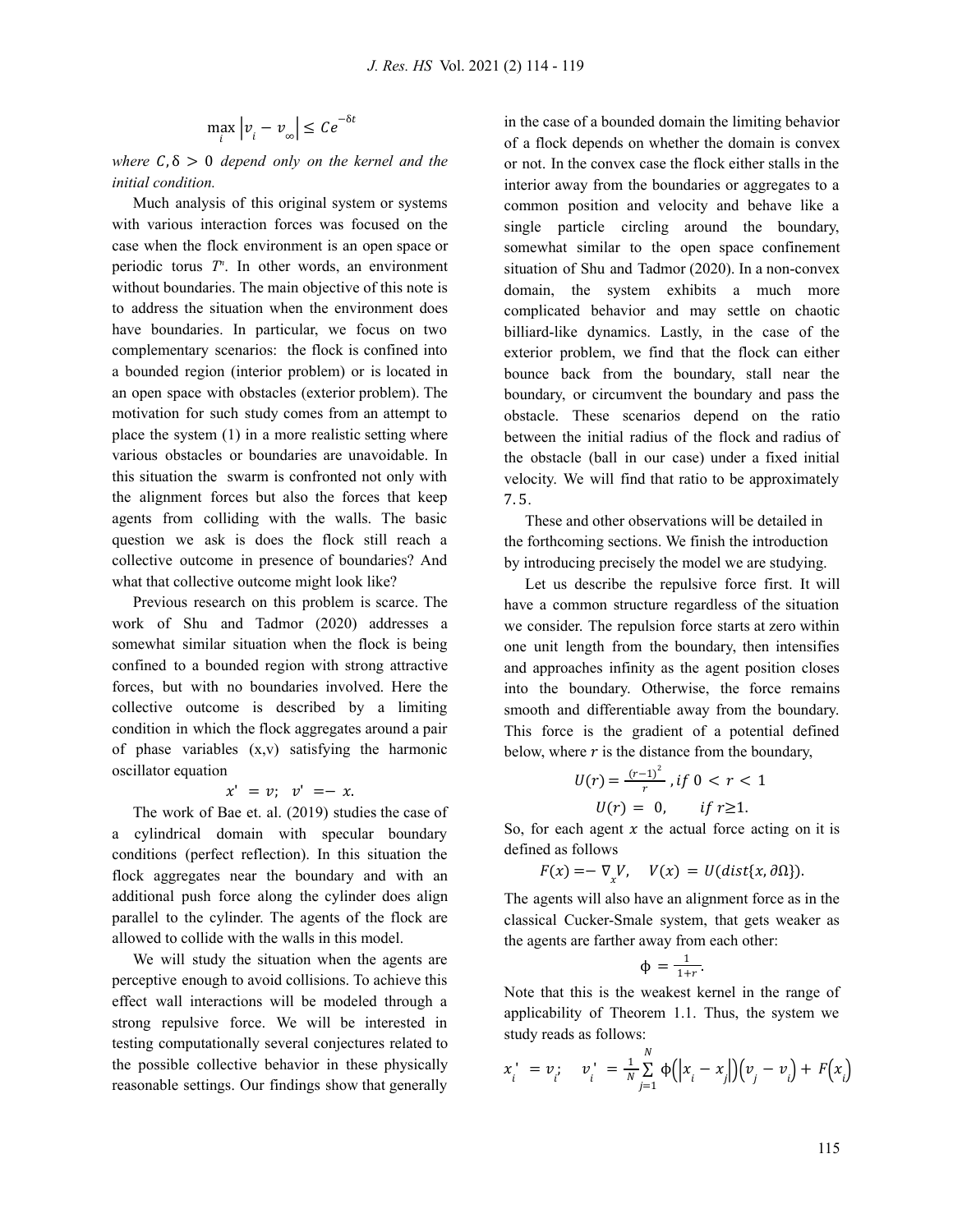#### **2. Bounded Domains**

In this section, we are testing the conjecture that with any initial conditions, the agents inside a circular bounded domain will achieve limiting behavior in one of two ways.

*Conjecture* 2.1. As time goes to infinity one of the following two behaviors occur:

(1) Velocities will align  $v_i \rightarrow v_\infty$  and particles will aggregate  $x_i \rightarrow x_\infty$  to a couple  $(x_\infty, v_\infty)$  satisfying the following Hamiltonian system:

 $x'_{\infty} = v_{\infty}; \quad v'_{\infty} = - \nabla V(x_{\infty})$ 

(2) The particles come to rest at some point inside the domain and out of range of the repulsive forces of the boundary.

At first, we explored the behavior of three particles starting with random initial conditions in the circular bounded domain. After completing 30 trials we determined that the system would eventually converge to the same end behavior as described in parts (1) and (2) of the conjecture. A sample experiment showing the first possibility is depicted in Figure 1. After a transient period of oscillatory motion the particles aggregated and settled on a looping pattern near the boundary marked by the green curve. Given the circular symmetry of the domain the particles in their limiting state satisfy the harmonic oscillator

 $x'_{\infty} = v_{\infty}; v'_{\infty} = - c x_{\infty}$ 

where the constant "c" is determined by the distance of the limiting circle from the boundary, which is always positive.

The simplest scenario where the agents didn't end up looping around the edge of the boundary was achieved when they started off with symmetric initial conditions. This scenario would still lead to aggregation, but the particles, after a transient oscillatory period, eventually ran out of energy and came to a complete stop in the interior of the disc away from the influence of the wall, as shown in Figure 2.

On a relevant note, we mention that a conjecture similar to our 2.1 was in fact confirmed analytically by Shu and Tadmor (2020) in the case of open space with quadratic confinement potential  $U$ . The result relies in an essential way on convexity of the potential, which is suggestive of the fact that our conjecture in the convex domain, and hence under convex potential force, may have a similar analytic validation.



Figure 1: The blue circe is the boundary of the circle, with the boundary repulsive force beginning to take effect one unit inside it. The green circle just inside the boundary of the domain represents the end behavior of the particles. In this simulation, the particles bounced around in random fashion before merging together and settling in a consistent path, which is shown by the green circle just inside the blue boundary circle. The starting conditions were as follows:  $x_1 = (3, 1), v_1 = (0, 3), x_2 = (3, 1), v_2 = (3, 3),$  $x_3 = (3, 1), v_3 = (3, 2)$ 



Figure 2: In this case, the blue boundary represents the boundary of the domain, while the end behavior of the particles is represented by the darker green line that makes a 45° angle with both axes. The starting conditions were as follows:  $x_1 = (1, 1), v_1 = (3, 3), x_2$  $= (0, 1), v_2 = (0, 1), x_3 = (1, 0), v_3 = (3, 3)$ 

We attribute the difference in collective outcomes to the presence of residual total energy. Let us recall that the energy of the system is given by

$$
E = \frac{1}{N} \sum_{i=1}^{N} V(x_i) + \frac{1}{2N} \sum_{i=1}^{N} |v_i|^2
$$

The energy law can be computed directly from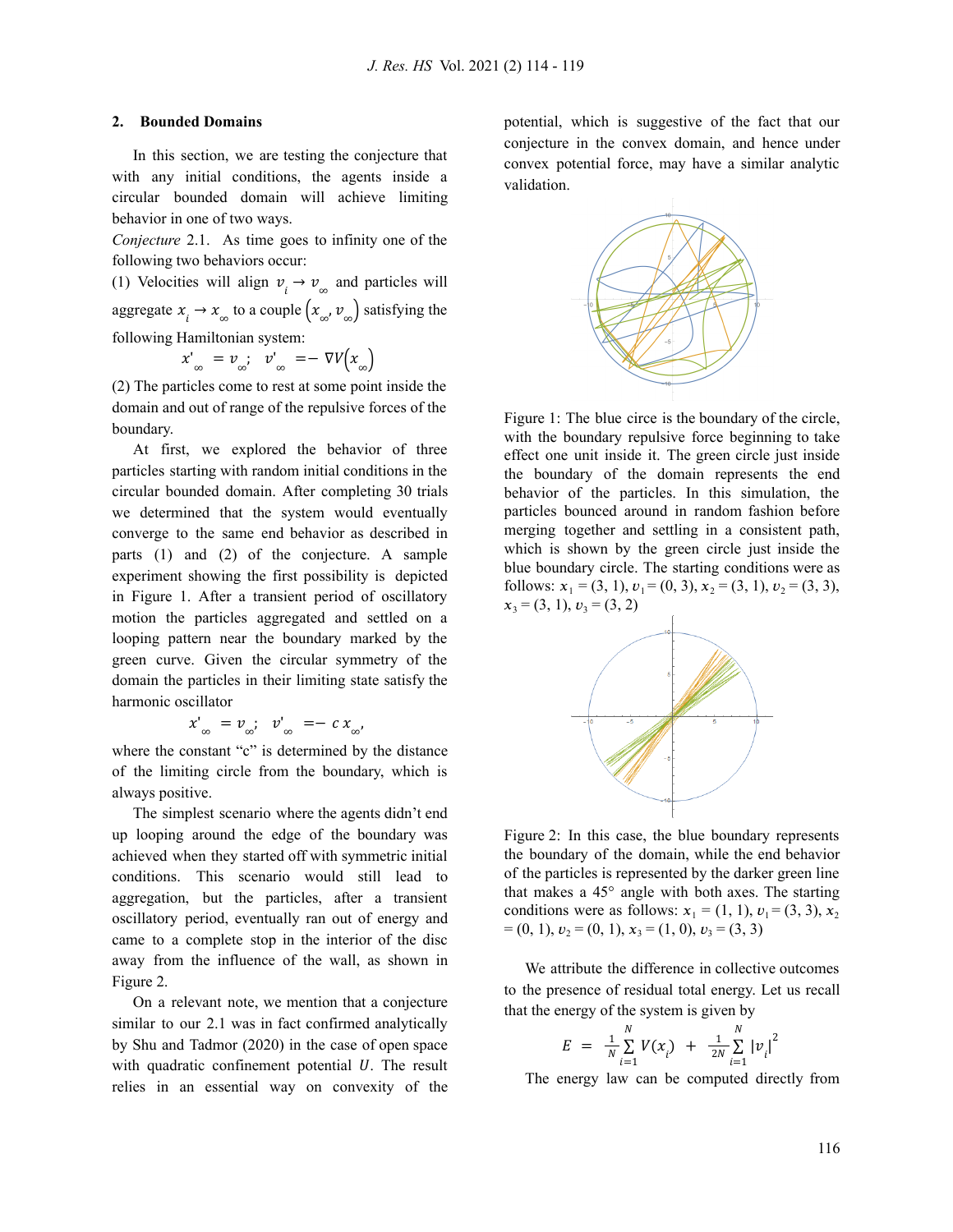system (1), see (Shvydkoy, 2021):

(EL) 
$$
E' = -\frac{1}{N} \sum_{i,j=1}^{N} |v_i - v_j|^2
$$

As we can see, the longer the agents remain misaligned, the more energy will be burned by the alignment forces. On the other hand, if the system settles into an aligned configuration before the energy is fully depleted, that residual conserved energy drives the system into a perpetual motion.

We also tested the same system of three particles in an irregular, convex bounded domain as shown in Figure 3. In this irregular domain, the three particles would still aggregate. However, the limiting path is no longer showing any regular pattern. The aggregated system follows a chaotic and unpredictable tranjectory, which exhibits transient periods of traversing the boundary of the domain, especially near the convex parts of it, and other times bouncing off of the boundaries in a billiard-like fashion. The system loses energy if velocities remain misaligned  $v_i \neq v_i$  according to (EL). If the misalignment persists for a long time the system comes to a complete stop. If the system aggregates and aligns with residual energy left, the agents settle into a perpetual billiard-like motion.



Figure 4: The blue line represents the boundary of the domain. Starting conditions: $x_1 = (6, 0)$ ,  $v_1 = (4, -2)$ ,  $x_2$  $=(0, -5), v_2 = (0, 3), x_3 = (1, 1), v_3 = (5, 5).$  The particles align and settle into a perpetual billiard-like dynamics. Domain is given by  $r = 10 + 4\sin(2\theta)$ .  $2cos(3\theta)$ 

# **3. Conclusion of the Bounded Domains case**

The results of our computations indicated rather convincingly that the limiting behavior of the Cucker-Smale system in a bounded convex domain follows one of the two outcomes described under Conjecture 2.1. The system settles either into an oscillatory motion near the boundary, or to an equilibrium in the interior of the domain. In the former case the energy of the system remains positive and the agents move perpetually. In the latter case the energy burns down to zero and the agents come to a complete stop.

In the case of a non-convex domain we found that the limiting behavior does not fall under the general conclusions of Conjecture 2.1. The system undergoes a period of chaotic motion before settling into an equilibrium state inside the domain if misalignment persists for a long time. Otherwise, the system settles into a perpetual chaotic motion. We believe that in non-convex domains the complete description of collective outcomes depends on the particular shape of the domain and is no longer universal as in the convex case. We anticipate that any attempt to classify the behavior in this setting would rely on the theory of dynamical systems, which we plan to investigate in future studies.

#### **4. Exterior Domains**

With exterior domains, we would have a group of particles with initial velocities  $v_0 = (1, 0)$  and starting positions at  $x = -40$ , and a number of exterior domains in the path of the particles to test out how the particles would react. We conjectured that there would be one of the three outcomes from these experiments.

*Conjecture* 3.1. The simulation, as time goes to infinity, will follow one of the following three behaviors:

(1) The particles successfully pass the exterior domains and continue with a positive velocity in the x direction.

(2) The particles rebound from the obstacles and aggregate to a negative velocity in the x direction.

(3) The particles are almost completely stopped by the obstacles, and continue with a near-zero velocity in the x-direction.

## 3.1 *One Obstacle*

First, we tested this conjecture on a case with the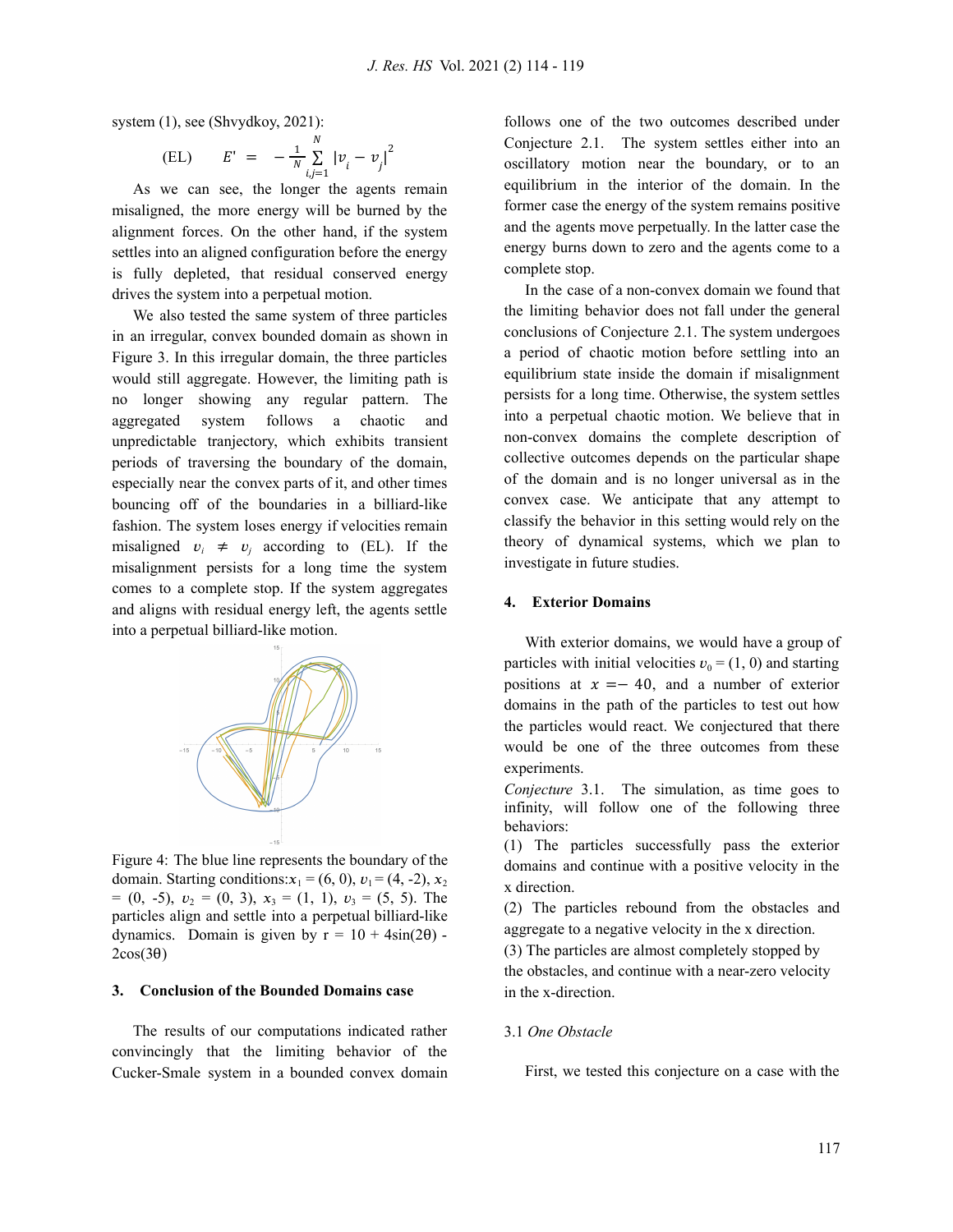exterior of a ball. We had to flip the boundary force equation so that it acted outside the boundary instead of inside. We increased the number of particles to ten, and spread them out evenly on the range  $[-10, 10]$ . We made the radius of the ball a variable that could be easily changed to test which different radii result in the particles rebounding backwards or going around. Figures 5,6, and 7 show examples of various scenarios.



Figure 5: Particles successfully managed to pass around the obstacle, with the radius of the tree being 6.



Figure 6: Particles did not pass around the obstacle and instead got turned around, with the radius of the obstacle being 10.

After testing the simulation 40 times and making the corresponding adjustments, we figured out the exact radius of the obstacle such that the particles wouldn't pass by or get rebounded, instead come to an almost complete stop. This threshold value of the radius just about 7.5, with the particles ending with slight forward velocities with magnitudes around  $10^{-6}$ when the radius is exactly 7.5. Figure 7 shows how the particles stalled and slowed down drastically.



Figure 7: Particles stalled and came to an almost complete stop, with the radius of the obstacle being 7.5.

## 3.2 *Multiple Obstacles*

Another model we tested out using exterior boundaries was a configuration of many smaller obstacles in a random distribution, reminiscent of a forest. The forest would consist of 30 trees (boundary circles with radius one) on random integer coordinates in a 45 by 60 rectangle. To make sure that the trees wouldn't overlap, we would produce a random integer on the range -10 to 10, then would be multiplied by 3 in order to produce the desired random  $y$  coordinate, with a similar procedure used to produce the  $x$  coordinate. The three particles we used would be placed far left, at  $x = -40$ , and have random  $\nu$  values. All the particles would have initial velocity  $v = (1, 0)$ . Because we had 30 random boundaries, each with their own repulsive force, we had to have a sum of all the forces in the differential equations of each particle,

$$
F = -\sum_{i=1}^{30} \nabla V_i.
$$

We ran the simulation many times, and the particles would sometimes manage to get through the trees, and other times not, as seen in Figures 8 and 9.

We found that whether the particles pass through the "forest" or not was highly dependent on the random starting positions. With the density of obstacles and starting values as described in the beginning, the particles did not pass through the forest most of the time. However, there were still multiple cases where they managed to successfully do so as seen in Figure 9.